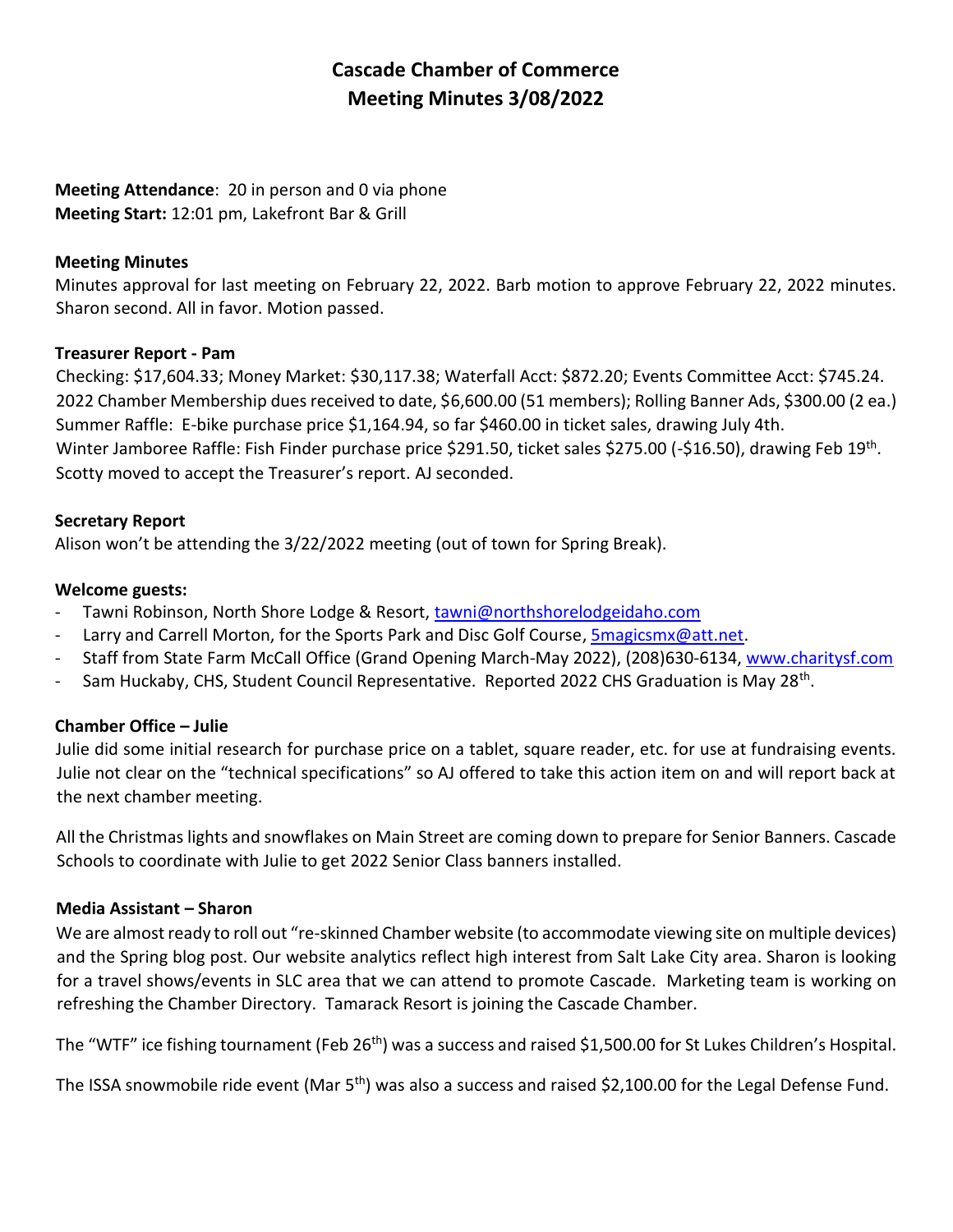### **Special Event Permit (SEP) - Mayor**

The Mayor provided an overview of Special Event Permit (SEP) requirements and things to consider when determining if a SEP is needed (see Attachment (1)). The Mayor stated the goal of the SEP policy is to ensure public health and safety is protected as Cascade grows. The City is seeking input from the public. Contact City Hall with any questions, comments, concerns, (208)382-4279.

### **Waterfall Project - Phil**

The new project lead is Mike Powell (Valley Bait & Tackle). Once the weather warms up, work will begin again on this project.

## **Fireworks Contract /Vendor – Tom**

Tom indicated he will continue follow-up with Kathy on vendor status.

### **Spring Fling (May 28th)** - Julie

Discussion over where yard sale should take place this year. Options: (1) have snowmobile trailers staged at the parking lot behind fire department for donations, pull items and set up morning of event, place signage on Main & Pine directing visitors/shoppers; (2) have snowmobile trailers staged at lot in front of laundromat for donations, pull items and set up morning of event, signage on Main Street; (3) Collect donations at Chamber Office, pull items out of the office morning of event for set up, cone off block on Market Street in front of Chamber Office from 7am – 3:30pm on day of event, signage on Main Street. After discussion of three options, membership decided to leave the yard sale location in front of the Chamber Office. Note: Will make every effort to remove cones for traffic flow to The Valley Store as soon as possible.

### **E-bike Fundraiser – AJ**

E-Bike Raffle: \$20.00 per ticket. Bike will rotate among local businesses. AJ is working on bike rotation schedule. Drawing on July 4<sup>th</sup>.

**Fireworks - Tom** Kathy is still working on vendor.

### **OPEN FLOOR**

### **Cascade Schools – Kevin St John**

Thank you for the tremendous support from the community. A special thank you to Tackle Tom's and The Cascade Store for their ongoing support. We are now in Golf and Track season.

**Hog Wild - Scotty**

Tentatively scheduled for October 15<sup>th</sup> at Riverside Pines.

### **Trinity Pines – AJ**

Easter sunrise service, 7am, at Trinity Pines.

### **Cascade Food Pantry -**

Greg and Sandi Scheele for Cascade Food Pantry, [gregsandischeele@msn.com](mailto:gregsandischeele@msn.com) Currently Cascade Food Pantry serving 100 families, open  $1^{st}$  and  $3^{rd}$  Thursday of each month.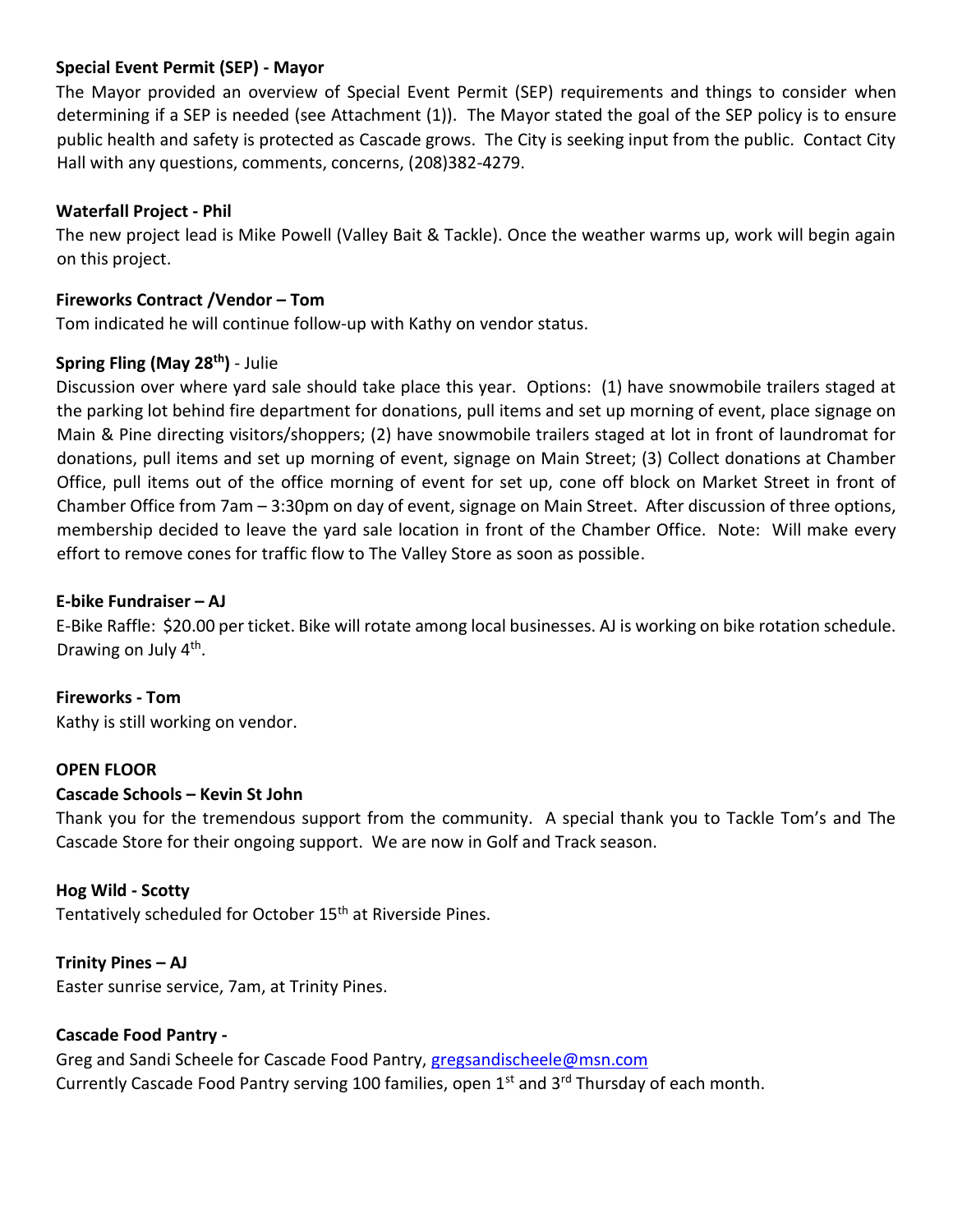#### **Sports Parks – Larry**

Planning 1-day Disc Golf tournament this year. 100 entry limit. Either the last Saturday of Sept. or the first Saturday in October. The Disc Golf course has 41 baskets, 2 full courses, all community-funded.

#### **Tackle Toms - John**

Planning a "Music in the Mountains" concert May 28<sup>th</sup>. John reported plans for 4 or 5 events this year. John will get Julie a schedule once it has been finalized.

#### **American Legion**

The Cinco De Mayo fundraiser will be on May 7<sup>th</sup> this year.

#### **Umpqua**

Running a promotion on home equity line of credit. For more info, contact Pam at the bank, [pamholden@umpquabank.com.](mailto:pamholden@umpquabank.com)

#### **CMC - Tom**

We have gone 12 days with no positive COVID tests. Free at-home tests are still available. Just pick yours up at the clinic. A site has been chosen for Cascade Medical Center expansion project – on the west side of highway 55 between the Catholic church and the ITD yard.

Next meeting, Noon, Tues, Mar 22nd, at Lakefront Bar & Grill.

Meeting End 1:01 pm

**Attachment (1) SEP Things to Consider**